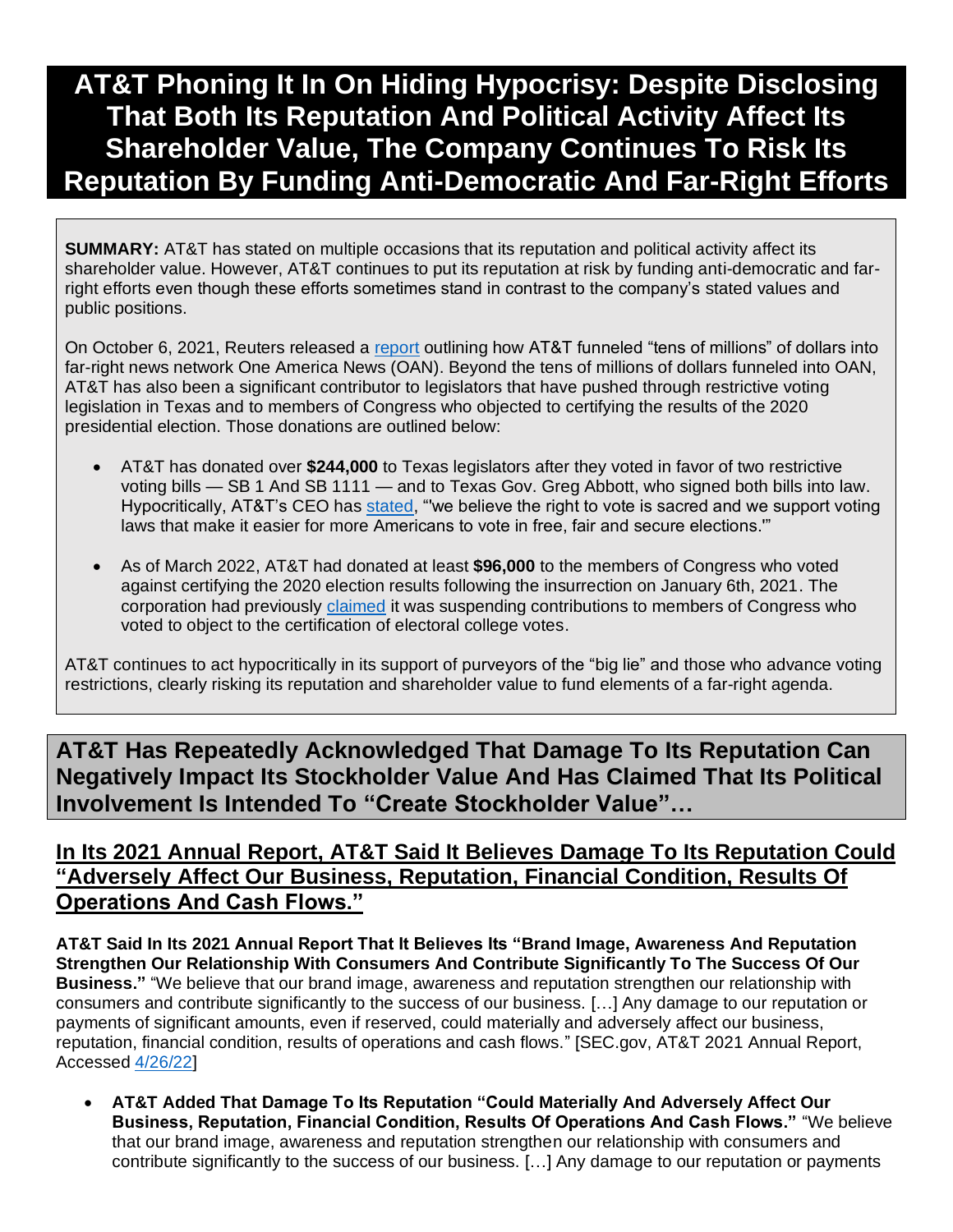of significant amounts, even if reserved, could materially and adversely affect our business, reputation, financial condition, results of operations and cash flows." [SEC.gov, AT&T 2021 Annual Report, Accessed [4/26/22\]](https://www.sec.gov/ix?doc=/Archives/edgar/data/0000732717/000073271722000015/t-20211231.htm)

#### **AT&T Claims It Participates In The Political Process In Order To "Support Policies That Sustain And Grow Our Business And Create Stockholder Value."**

**AT&T Said In Its 2022 Proxy Statement That It Participates "In The Political Process In A Bipartisan Manner To Support Policies That Sustain And Grow Our Business And Create Stockholder Value."** "We participate in the political process in a bipartisan manner to support policies that sustain and grow our business and create stockholder value." [SEC.gov, AT&T 2022 Proxy Statement, Accessed [4/26/22\]](https://www.sec.gov/Archives/edgar/data/732717/000119312522081678/d219457ddef14a.htm#toc219457_9)

**…Yet, AT&T Continues To Put Its Reputation At Risk By Funding Anti-Democratic And Far-Right Efforts, Even Though These Efforts Sometimes Stand In Contrast To The Company's Values And Public Statements.**

## **AT&T Was Fundamental In The Creation And Funding Of Far-Right News Network, One America News (OAN).**

*AT&T Funded OAN To The Tune Of "Tens Of Millions" Of Dollars And Played A Role "In Creating And Funding" The Network.*

**A 2021 Reuters Review Of Court Records Revealed AT&T Funneled "Tens Of Millions" Of Dollars Into Far-Right News Network One America News (OAN) And Played A Role "In Creating And Funding" The Network.** "One America News, the far-right network whose fortunes and viewership rose amid the triumph and tumult of the Trump administration, has flourished with support from a surprising source: AT&T Inc, the world's largest communications company. A Reuters review of court records shows the role AT&T played in creating and funding OAN, a network that continues to spread conspiracy theories about the 2020 election and the COVID-19 pandemic. […] Since then, AT&T has been a crucial source of funds flowing into OAN, providing tens of millions of dollars in revenue, court records show." [Reuters, [10/6/21\]](https://www.reuters.com/investigates/special-report/usa-oneamerica-att/)

**According To Testimony From An OAN Accountant, 90% Of OAN's Revenue Came From AT&T-Owned Television Platforms.** "Ninety percent of OAN's revenue came from a contract with AT&T-owned television platforms, including satellite broadcaster DirecTV, according to 2020 sworn testimony by an OAN accountant." [Reuters, [10/6/21\]](https://www.reuters.com/investigates/special-report/usa-oneamerica-att/)

- **The Accountant Testified Without The DirecTV Deal, The Value Of OAN "'Would Be Zero.'"** "Without the DirecTV deal, the accountant said under oath, the network's value 'would be zero.'" [Reuters, [10/6/21\]](https://www.reuters.com/investigates/special-report/usa-oneamerica-att/)
- **Court Records Show That AT&T Offered A Five Percent Equity Stake In OAN.** "The state and federal court documents reviewed by Reuters detail a lucrative relationship for OAN with AT&T, even as the two occasionally tangled in court. The records include a reported offer by AT&T to acquire a 5% equity stake in OAN and AWE, though the two sides ultimately signed a different deal. The court filings also cite a promise by OAN to 'cast a positive light' on AT&T during newscasts." [Reuters, [10/6/21\]](https://www.reuters.com/investigates/special-report/usa-oneamerica-att/)

*OAN Founder Robert Herring Sr. Testified That AT&T Approached Him To Create OAN.*

**OAN Founder And CEO Robert Herring Sr. Testified That AT&T Executives Asked Him To Build A Conservative News Network.** "OAN founder and chief executive Robert Herring Sr has testified that the inspiration to launch OAN in 2013 came from AT&T executives. 'They told us they wanted a conservative network,' Herring said during a 2019 deposition seen by Reuters. 'They only had one, which was Fox News, and they had seven others on the other [leftwing] side. When they said that, I jumped to it and built one.'" [Reuters, [10/6/21\]](https://www.reuters.com/investigates/special-report/usa-oneamerica-att/)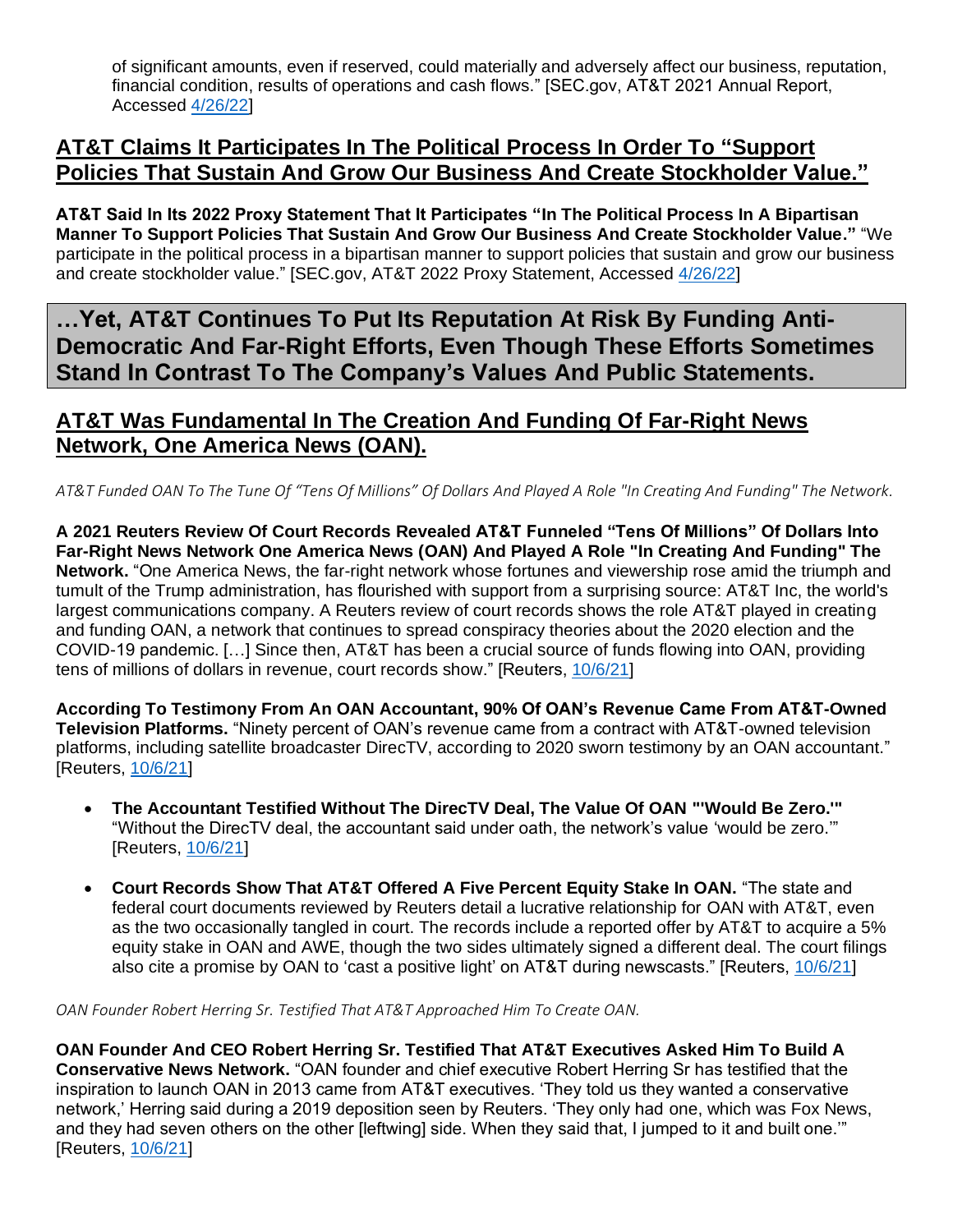*OAN Capitalized On Trump's Loss To President Biden And Pushed The Big Lie, Allowing Guests And Segments That Pushed Election Conspiracies.*

**OAN Provided A Space For Trump Supporters After His Loss To President Biden In The November 2020 Presidential Election.** "America's post-election turmoil, punctuated by the Jan. 6 insurrection at the U.S. Capitol, continues to roil the country. Dozens of election administrators in battleground states Trump lost have received a barrage of death threats, Reuters has reported. A Reuters poll in May showed that a quarter of Americans – and 53% of Republicans – wrongly believe Trump won the 2020 election. OAN caters to this audience. Trump's loss was OAN's gain, social media data show." [Reuters, [10/6/21\]](https://www.reuters.com/investigates/special-report/usa-oneamerica-att/)

**OAN Aired Interviews With Two 2020 Election Volunteers — One Who Alleged Democrats Were Falsifying Ballots And One Who Claimed Republicans Were Excluded From Ballot Processing**. "On November 23, 2021, OAN aired two interviews with 2020 election volunteers who alleged improper conduct by Democrats. One interview was with a Michigan voter and volunteer who claimed that thousands of falsified ballots were dropped off in the early hours after election night, and the other was with a Republican poll worker who claimed that Republicans were excluded from ballot processing." [Anti-Defamation League,  $1/4/22$ ]

**OAN Was Sued By Dominion Voting Systems Inc. For Pushing Election Conspiracies In A Docuseries That Targeted Dominion Voting Machines.** "Since March, OAN has sold hours of infomercial time to MyPillow CEO Mike Lindell, a leading purveyor of false claims the election was stolen. Lindell has used that time on OAN to repeatedly broadcast his election conspiracy 'docu-movies.' A primary Lindell target is Dominion Voting Systems Inc, whose machines count votes in 28 states and use paper ballots and records for auditing. In August, Dominion sued OAN for defamation. 'OAN saw a business opportunity' and fueled bogus conspiracies about alleged vote tampering, Dominion contended. 'OAN helped create and cultivate an alternate reality where up is down, pigs have wings,' the lawsuit said." [Reuters, [10/6/21\]](https://www.reuters.com/investigates/special-report/usa-oneamerica-att/)

## **AT&T Donated Over \$244,000 To Texas Legislators That Voted In Favor Of Two Restrictive Voting Bills In The State — SB 1 And SB 1111 — And To Gov. Greg Abbott, Who Signed The Bills Into Law, Despite The Corporation's Public Comment Saying It Believes "The Right To Vote Is Sacred And We Support Voting Laws That Make It Easier For More Americans To Vote In Free, Fair And Secure Elections."**

**AT&T CEO John Stankey: "'We Believe The Right To Vote Is Sacred And We Support Voting Laws That Make It Easier For More Americans To Vote In Free, Fair And Secure Elections.'"** "AT&T issued a statement from its CEO, John Stankey. He said, 'We believe the right to vote is sacred and we support voting laws that make it easier for more Americans to vote in free, fair and secure elections. 'We understand that election laws are complicated, not our company's expertise and ultimately the responsibility of elected officials. But, as a company, we have a responsibility to engage. For this reason, we are working together with other businesses through groups like the Business Roundtable to support efforts to enhance every person's ability to vote. In this way, the right knowledge and expertise can be applied to make a difference on this fundamental and critical issue.'" [Deadline, [4/1/21\]](https://deadline.com/2021/04/viacomcbs-georgia-voting-bill-comcast-1234726035/)

• **Stankey Added That AT&T Was "'Working Together With Other Businesses Through Groups Like The Business Roundtable To Support Efforts To Enhance Every Person's Ability To Vote.'"**  "AT&T issued a statement from its CEO, John Stankey. He said, 'We believe the right to vote is sacred and we support voting laws that make it easier for more Americans to vote in free, fair and secure elections. 'We understand that election laws are complicated, not our company's expertise and ultimately the responsibility of elected officials. But, as a company, we have a responsibility to engage. For this reason, we are working together with other businesses through groups like the Business Roundtable to support efforts to enhance every person's ability to vote. In this way, the right knowledge and expertise can be applied to make a difference on this fundamental and critical issue.'" [Deadline, [4/1/21\]](https://deadline.com/2021/04/viacomcbs-georgia-voting-bill-comcast-1234726035/)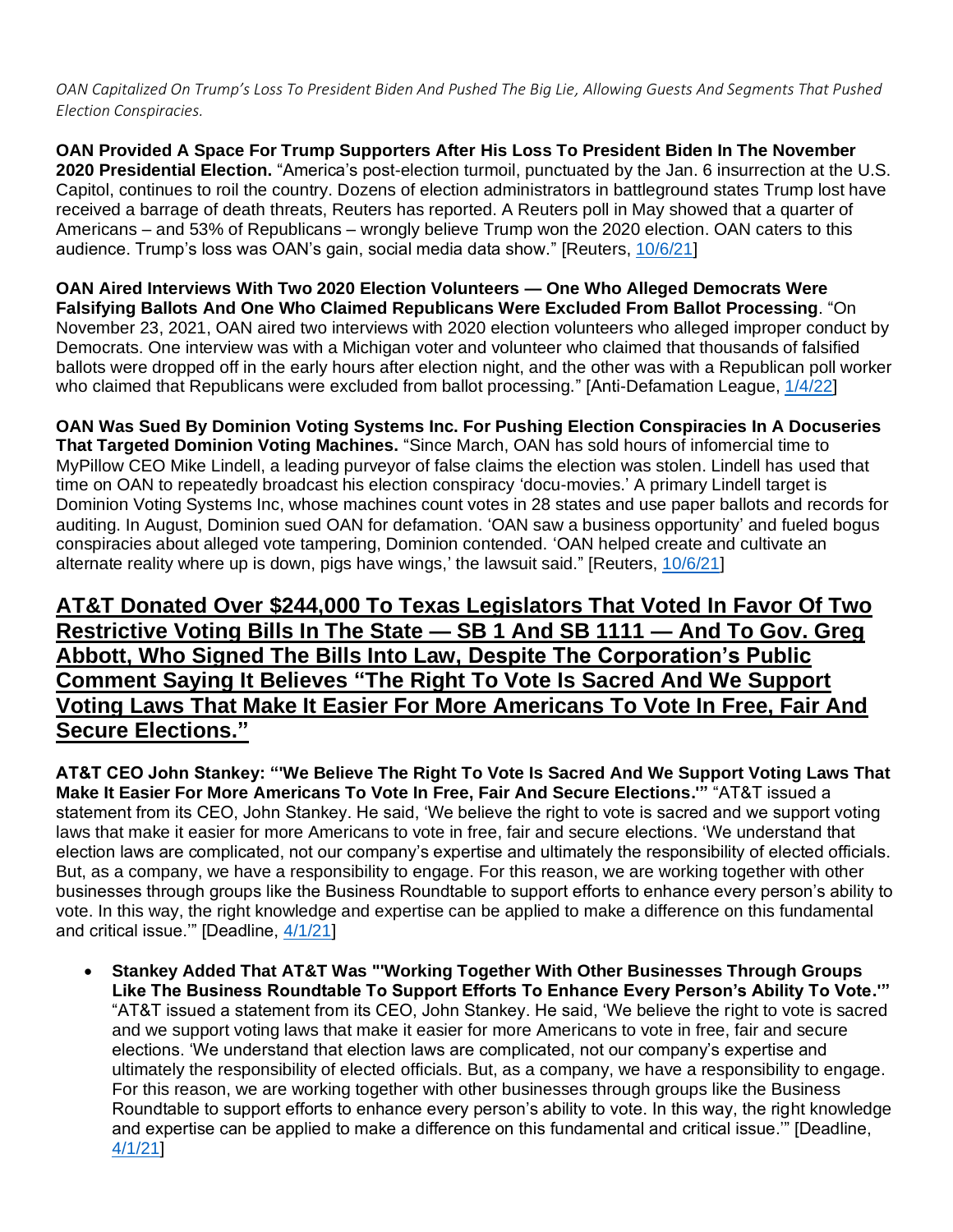| <b>RECIPIENT</b>                                           | <b>CONTRIBUTOR</b>                                       | <b>AMOUNT</b> | <b>DATE</b> | <b>VOTE ON</b><br>SB <sub>1</sub> | <b>VOTE ON</b><br><b>SB1111</b> |
|------------------------------------------------------------|----------------------------------------------------------|---------------|-------------|-----------------------------------|---------------------------------|
| <b>Andrew Murr</b><br>Campaign                             | <b>AT&amp;T Inc. Texas Political Action</b><br>Committee | \$5,000       | 1/31/22     | Yes                               | Yes                             |
| Angela Paxton<br>Campaign                                  | <b>AT&amp;T Inc. Texas Political Action</b><br>Committee | \$5,000       | 2/11/22     | Yes                               | <u>Yes</u>                      |
| Kelly Hancock<br>Campaign                                  | <b>AT&amp;T Inc. Texas Political Action</b><br>Committee | \$20,000      | 6/21/21     | <u>Yes</u>                        | $Yes$                           |
| <b>Brooks Landgraf</b><br>Campaign                         | <b>AT&amp;T Inc. Texas Political Action</b><br>Committee | \$1,000       | 2/11/22     | <u>Yes</u>                        | Yes                             |
| Cole Hefner<br>Campaign                                    | <b>AT&amp;T Inc. Texas Political Action</b><br>Committee | \$1,000       | 2/11/22     | Yes                               | Yes                             |
| David Spiller for<br>Texas Campaign                        | <b>AT&amp;T Inc. Texas Political Action</b><br>Committee | \$2,500       | 2/11/22     | Yes                               | Yes                             |
| Phil King<br>Campaign                                      | <b>AT&amp;T Inc. Texas Political Action</b><br>Committee | \$5,000       | 6/22/21     | Yes                               | Yes                             |
| Drew Springer<br>Campaign                                  | <b>AT&amp;T Inc. Texas Political Action</b><br>Committee | \$5,000       | 1/31/22     | Yes                               | <b>Yes</b>                      |
| <b>Texans for Trent</b><br>Ashby                           | <b>AT&amp;T Inc. Texas Political Action</b><br>Committee | \$2,500       | 6/22/21     | Yes                               | Yes                             |
| <b>Texans for Greg</b><br>Abbott                           | <b>AT&amp;T Inc. Texas Political Action</b><br>Committee | \$100,000     | 6/22/21     | <b>Signed</b>                     | <b>Signed</b>                   |
| <b>Dustin Burrows</b><br>Campaign                          | <b>AT&amp;T Inc. Texas Political Action</b><br>Committee | \$10,000      | 2/11/22     | Yes                               | Yes                             |
| <b>Ernest Bailes</b><br>Campaign                           | <b>AT&amp;T Inc. Texas Political Action</b><br>Committee | \$4,000       | 2/11/22     | Yes                               | Yes                             |
| Friends of<br>Donna Campbell                               | <b>AT&amp;T Inc. Texas Political Action</b><br>Committee | \$5,000       | 2/11/22     | Yes                               | Yes                             |
| <b>Friends of Travis</b><br>Clardy                         | <b>AT&amp;T Inc. Texas Political Action</b><br>Committee | \$2,500       | 2/11/22     | <u>Yes</u>                        | <u>Yes</u>                      |
| Gary VanDeaver<br>Campaign                                 | <b>AT&amp;T Inc. Texas Political Action</b><br>Committee | \$5,000       | 1/31/22     | $Yes$                             | $Yes$                           |
| Giovanni<br>Capriglione<br>Campaign                        | <b>AT&amp;T Inc. Texas Political Action</b><br>Committee | \$5,000       | 2/11/22     | <u>Yes</u>                        | Yes                             |
| Charles<br>Schwertner<br>Campaign                          | <b>AT&amp;T Inc. Texas Political Action</b><br>Committee | \$10,000      | 6/29/21     | Yes                               | $Yes$                           |
| <b>Robert Nichols</b><br>Campaign                          | <b>AT&amp;T Inc. Texas Political Action</b><br>Committee | \$5,000.00    | 6/29/21     | Yes                               | <u>Yes</u>                      |
| <b>Glenn Rogers</b><br>for Texas                           | <b>AT&amp;T Inc. Texas Political Action</b><br>Committee | \$2,500       | 2/8/22      | <u>Yes</u>                        | <u>Yes</u>                      |
| <b>Jeff Leach</b><br>Campaign                              | <b>AT&amp;T Inc. Texas Political Action</b><br>Committee | \$2,000       | 2/11/22     | <u>Yes</u>                        | <u>Yes</u>                      |
| John Raney<br>Campaign                                     | <b>AT&amp;T Inc. Texas Political Action</b><br>Committee | \$2,000       | 2/11/22     | Yes                               | Yes                             |
| <b>Justin Holland</b><br>for Texas<br>Campaign             | <b>AT&amp;T Inc. Texas Political Action</b><br>Committee | \$2,500       | 2/11/22     | Yes                               | $Yes$                           |
| Ken King for<br><b>State</b><br>Representative<br>Campaign | <b>AT&amp;T Inc. Texas Political Action</b><br>Committee | \$5,000       | 2/10/22     | <u>Yes</u>                        | <u>Yes</u>                      |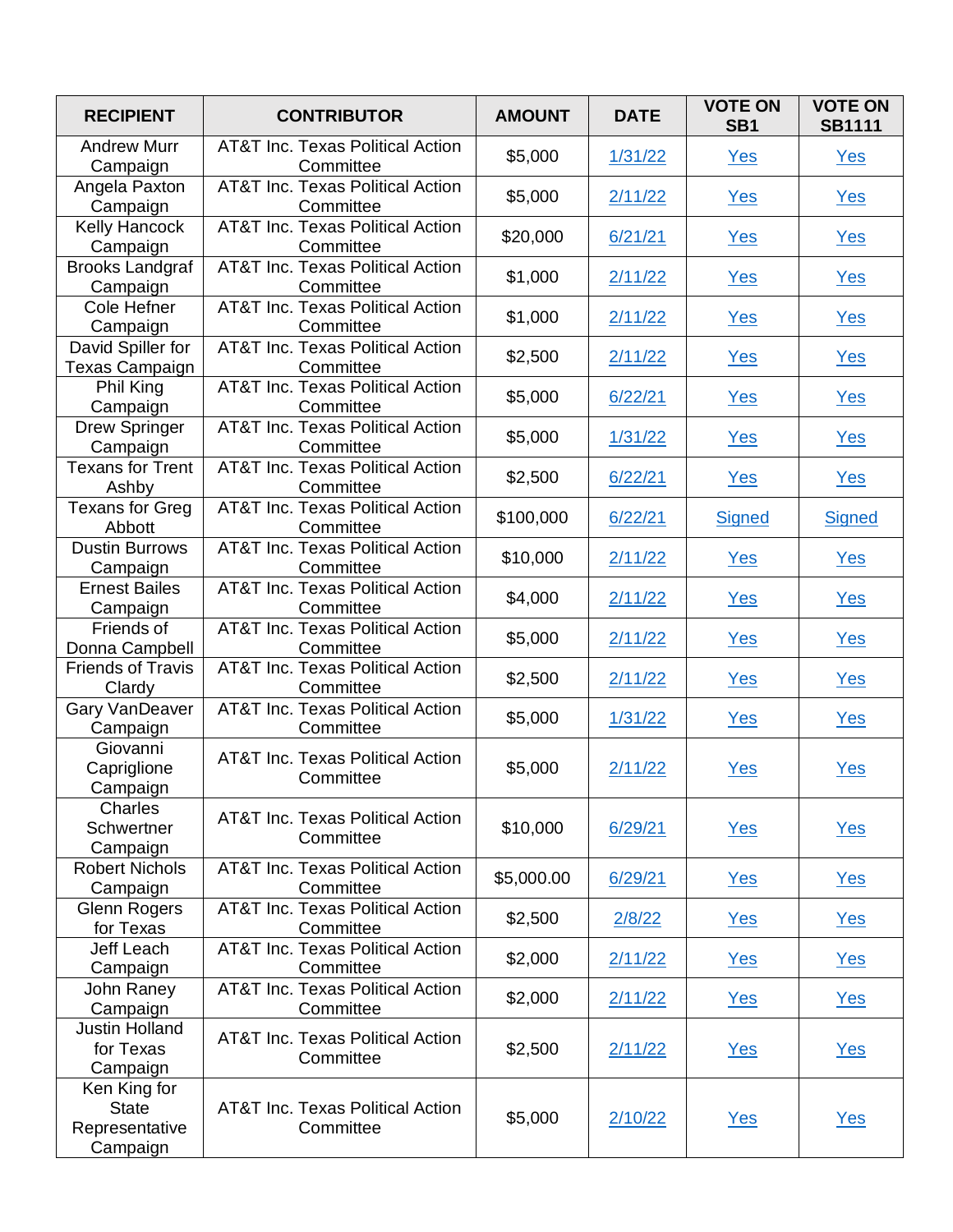| Lacey Hull<br>Campaign                  | AT&T Inc. Texas Political Action<br>Committee            | \$2,000   | 2/8/22  | Yes        | Yes        |
|-----------------------------------------|----------------------------------------------------------|-----------|---------|------------|------------|
| Texans for Joan<br>Huffman              | <b>AT&amp;T Inc. Texas Political Action</b><br>Committee | \$10,000  | 12/7/21 | Yes        | $Yes$      |
| Lynn Stucky<br>Campaign                 | <b>AT&amp;T Inc. Texas Political Action</b><br>Committee | \$2,500   | 2/11/22 | <u>Yes</u> | Yes        |
| Mike Schofield<br>Campaign              | <b>AT&amp;T Inc. Texas Political Action</b><br>Committee | \$1,000   | 2/11/22 | <u>Yes</u> | $Yes$      |
| Reggie Smith<br>Campaign                | <b>AT&amp;T Inc. Texas Political Action</b><br>Committee | \$5,000   | 1/31/22 | <u>Yes</u> | $Yes$      |
| <b>Stan Lambert</b><br>Campaign         | <b>AT&amp;T Inc. Texas Political Action</b><br>Committee | \$3,000   | 2/11/22 | <u>Yes</u> | $Yes$      |
| <b>Stephanie Klick</b><br>Campaign      | <b>AT&amp;T Inc. Texas Political Action</b><br>Committee | \$5,000   | 2/11/22 | <u>Yes</u> | $Yes$      |
| Steve Allison for<br><b>Texas House</b> | <b>AT&amp;T Inc. Texas Political Action</b><br>Committee | \$2,500   | 2/11/22 | Yes        | Yes        |
| <b>Texans for Phil</b><br>Stephenson    | <b>AT&amp;T Inc. Texas Political Action</b><br>Committee | \$2,000   | 2/11/22 | Yes        | Yes        |
| The Kyle Kacal<br>Campaign              | <b>AT&amp;T Inc. Texas Political Action</b><br>Committee | \$2,000   | 2/11/22 | Yes        | Yes        |
| Valoree<br>Swanson<br>Campaign          | <b>AT&amp;T Inc. Texas Political Action</b><br>Committee | \$2,000   | 2/8/22  | <u>Yes</u> | <u>Yes</u> |
| <b>TOTAL:</b>                           |                                                          | \$244,500 |         |            |            |

#### **March 2022: AT&T Has Donated At Least \$96,000 To The Members Of Congress That Voted Against Certifying the 2020 Election Results Following the Insurrection on January 6th, 2021 — A Group That Has Been Dubbed The "Sedition Caucus" — After Suspending Donations To The Group.**

**AT&T Told Popular Information That It Was Going To "'Suspend Contributions To Members Of Congress Who Voted To Object To The Certification Of Electoral College Votes Last Week.'"**  "Previously, AT&T told Popular Information that it would 'weigh candidates' positions, votes cast and actions taken when making decisions about future PAC support.' But on Monday the company told Popular Information that it will 'suspend contributions to members of Congress who voted to object to the certification of Electoral College votes last week.'" [Popular Info, [1/10/21\]](https://popular.info/p/three-major-corporations-say-they?s=r)

**AT&T Said Its Federal PAC Board "Decided To Suspend Contributions To Members Of Congress Who Voted To Object To The Certification Of Electoral College Votes Last Week."** "Employees on our Federal PAC Board convened a call today and decided to suspend contributions to members of Congress who voted to object to the certification of Electoral College votes last week":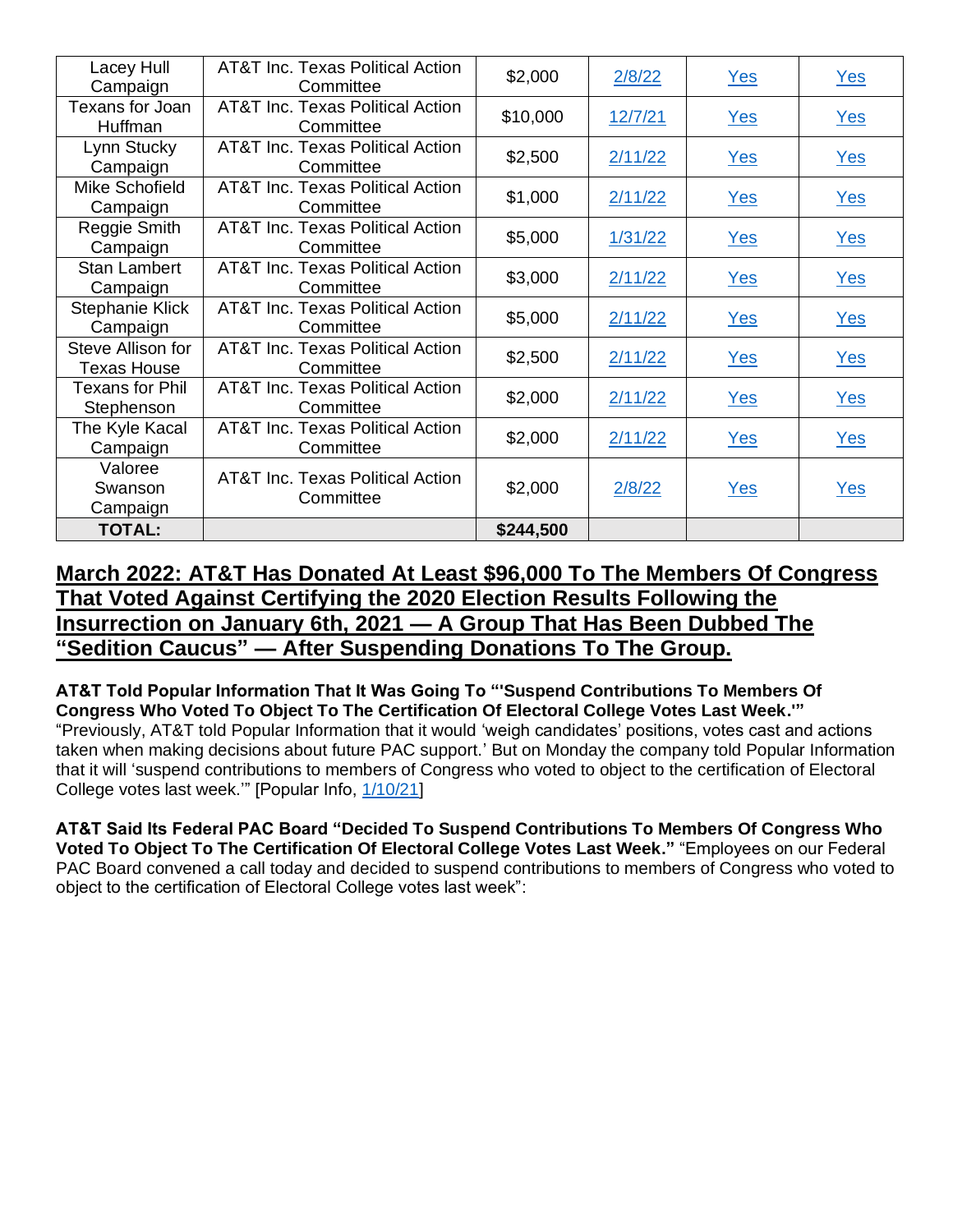#### **AT&T Statement on PAC Contributions**



3:44 PM · Jan 11, 2021 · Twitter Web App

| [Twitter, @ATTPublicPolicy, 1/11/21] |  |
|--------------------------------------|--|
|--------------------------------------|--|

| <b>RECIPIENT</b>         | <b>CONTRIBUTOR</b>                                                         | <b>AMOUNT</b> | <b>DATE</b> |
|--------------------------|----------------------------------------------------------------------------|---------------|-------------|
| Jodey Arrington          | AT&T Inc. Employee Federal<br><b>Political Action Committee</b>            | \$5,000       | 1/31/22     |
| <b>Sam Graves</b>        | <b>AT&amp;T Inc. Employee Federal</b><br><b>Political Action Committee</b> | \$5,000       | 1/31/22     |
| <b>John Carter</b>       | <b>AT&amp;T Inc. Employee Federal</b><br><b>Political Action Committee</b> | \$5,000       | 2/18/22     |
| <b>Michael Burgess</b>   | AT&T Inc. Employee Federal<br><b>Political Action Committee</b>            | \$5,000       | 2/18/22     |
| <b>Mario Diaz-Balart</b> | AT&T Inc. Employee Federal<br><b>Political Action Committee</b>            | \$5,000       | 2/25/22     |
| Virginia Foxx            | <b>AT&amp;T Inc. Employee Federal</b><br><b>Political Action Committee</b> | \$5,000       | 1/31/22     |
| Tim Walberg              | <b>AT&amp;T Inc. Employee Federal</b><br><b>Political Action Committee</b> | \$5,000       | 1/31/22     |
| <b>Mike Bost</b>         | AT&T Inc. Employee Federal<br><b>Political Action Committee</b>            | \$5,000       | 1/31/22     |
| Jeff Duncan              | <b>AT&amp;T Inc. Employee Federal</b><br><b>Political Action Committee</b> | \$5,000       | 1/31/22     |
| <b>Bill Johnson</b>      | <b>AT&amp;T Inc. Employee Federal</b><br><b>Political Action Committee</b> | \$5,000       | 1/31/22     |
| Morgan Griffith          | <b>AT&amp;T Inc. Employee Federal</b><br><b>Political Action Committee</b> | \$5,000       | 2/25/22     |
| <b>Richard Hudson</b>    | AT&T Inc. Employee Federal<br><b>Political Action Committee</b>            | \$5,000       | 1/31/22     |
| <b>Jason Smith</b>       | <b>AT&amp;T Inc. Employee Federal</b><br><b>Political Action Committee</b> | \$5,000       | 1/31/22     |
| <b>Buddy Carter</b>      | <b>AT&amp;T Inc. Employee Federal</b><br><b>Political Action Committee</b> | \$5,000       | 1/31/22     |
| Cynthia Lummis           | AT&T Inc. Employee Federal<br><b>Political Action Committee</b>            | \$4,000       | 1/31/22     |
| Pat Fallon               | AT&T Inc. Employee Federal<br><b>Political Action Committee</b>            | \$3,000       | 2/18/22     |